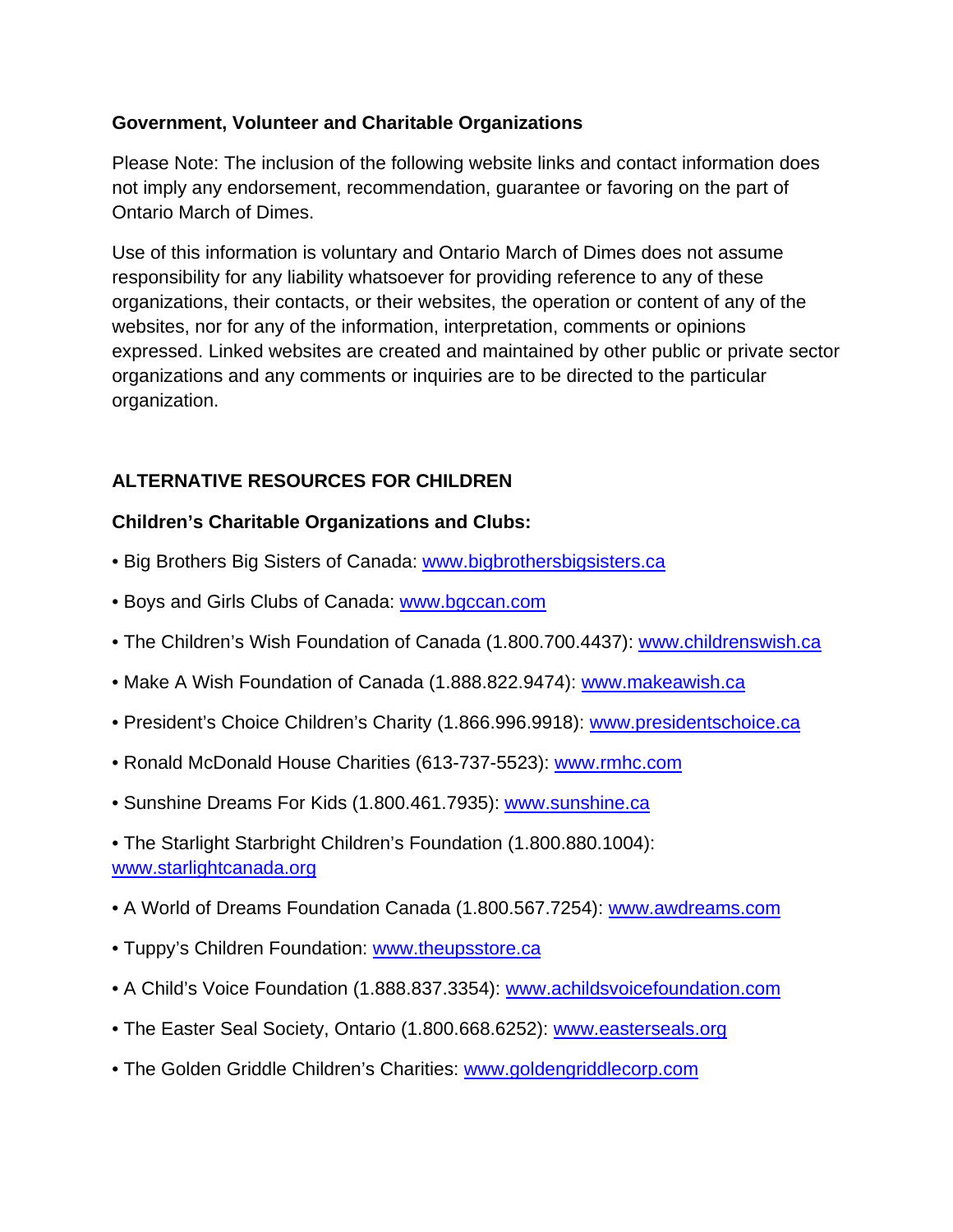• Jennifer Ashleigh Foundation (905.852.1799): www.jenniferashleighfoundation.ca

#### **Government:**

- Government of Alberta Family Services: www.edmontonandareacfsa.gov.ab.ca/publish/515.cfm
- British Columbia Ministry of Social Development: www.mcf.gov.bc.ca/spec needs/index.htm
- Quebec Ministère de la Santé et des Services: www.msss.gouv.qc.ca/en/sujets/groupes/people disabilities.php
- Government of Manitoba Family Services: www.gov.mb.ca/fs/services.html
- Government of Nova Scotia Community Services: http://gov.ns.ca/coms/families/childcare/EarlyInterventionPrograms.html
- Government of New Brunswick Social Development: http://www2.gnb.ca/content/gnb/en/services/services renderer.10195.html

• Newfoundland Dept of Health and Community Services: www.health.gov.nl.ca/health/personsdisabilities/index.html

• Ontario Ministry of Children and Youth Services: www.children.gov.on.ca

• Ontario Ministry of Community and Social Services (1-888-789-4199): www.mcss.gov.on.ca

• Ontario Ministry of Health and Long-Term Care (1.800.268.1154 / TTY:1.800.387.5559): www.health.gov.on.ca

• Prince Edward Island Dept. of Community Services: www.gov.pe.ca/sss/index.php3?number=1018613&lang=E

• Government of Saskatchewan Social Services: www.socialservices.gov.sk.ca/disabilities

#### **Volunteer Organizations:**

- The International Association of Lions Clubs (613.843.1687): www.mdalions.org
- Rotary Clubs / Rotary International: www.rotary.org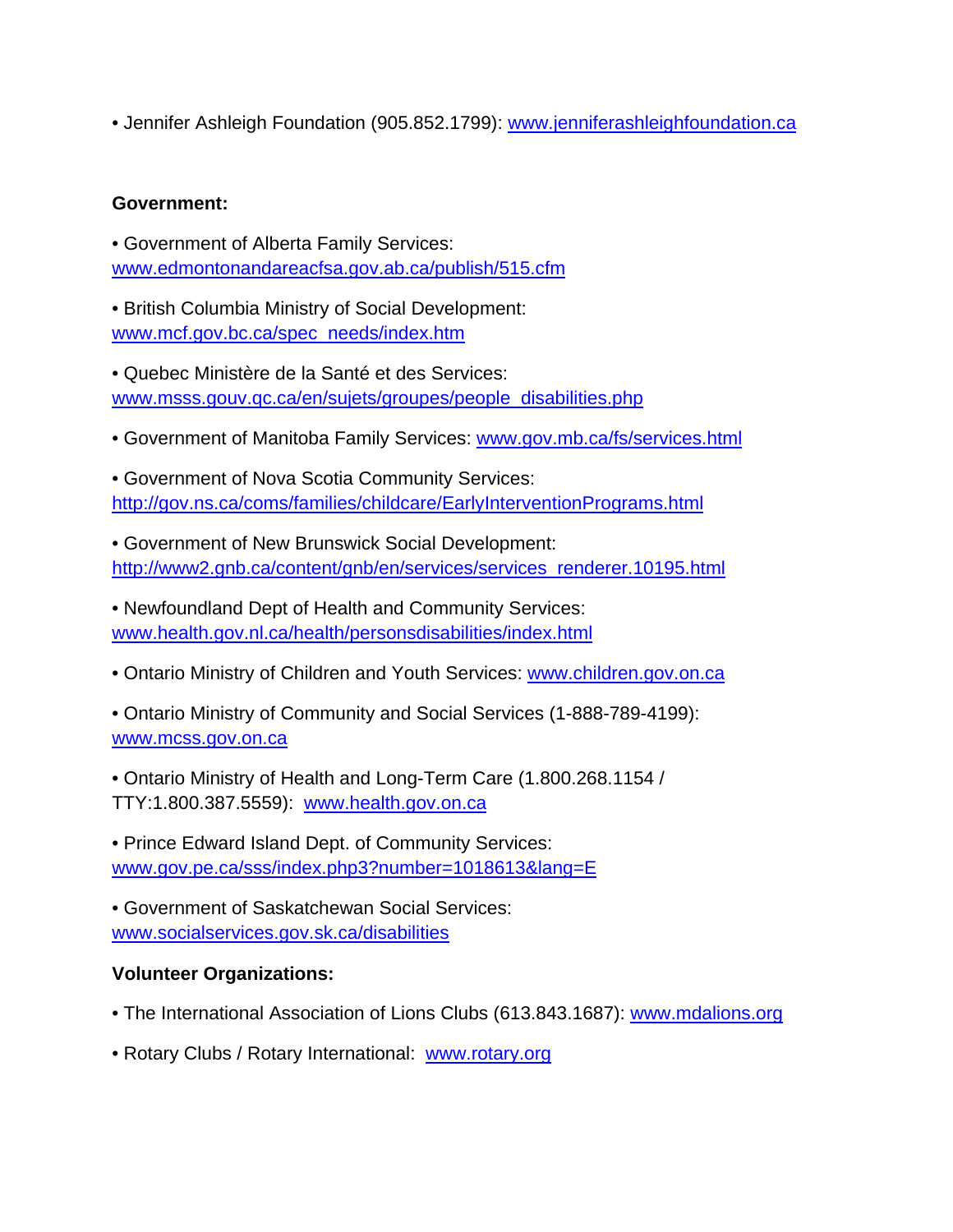• Kin Canada / Association of Kinsmen, Kinette and Kin Clubs (1.800.742.5546): www.kinclubs.ca

• Consider your local community and church organizations

# **ALTERNATIVE RESOURCES FOR ADULTS**

## **Charitable and Volunteer Health Organizations:**

- The ALS Society of Ontario (1.800.267.4ALS): www.als.ca
- Alzheimer Society of Ontario (416.967.5900): www.alzheimer.ca
- The Arthritis Society (1.800.321.1433): www.arthritis.ca
- Canadian Diabetes Association (1.800.BANTING): www.diabetes.ca
- Heart & Stroke Foundation of Canada (613.569.4361): www.heartandstroke.on.ca
- Multiple Sclerosis Society of Canada (416.922.6065): www.mssociety.ca
- Muscular Dystrophy Canada (1.866.muscle.8): www.muscle.ca
- Ontario Federation for Cerebral Palsy (1.877.244.9686): www.ofcp.on.ca

• Ontario Partnership on Aging and Developmental Disabilities (1.866.667.3362): www.opadd.on.ca

• Opportunities For The Disabled Foundation (1.877.856.3833): www.oftdf.org

• Spina Bifida and Hydrocephalus Association of Ontario (1.800.387.1575): www.sbhao.on.ca

### **Volunteer Organizations:**

- The International Association of Lions Clubs (613.843.1687): www.mdalions.org
- Rotary Clubs / Rotary International: www.rotary.org
- Kin Canada / Association of Kinsmen, Kinette and Kin Clubs (1.800.742.5546): www.kinclubs.ca
- Consider your local community and church organizations

### **Government:**